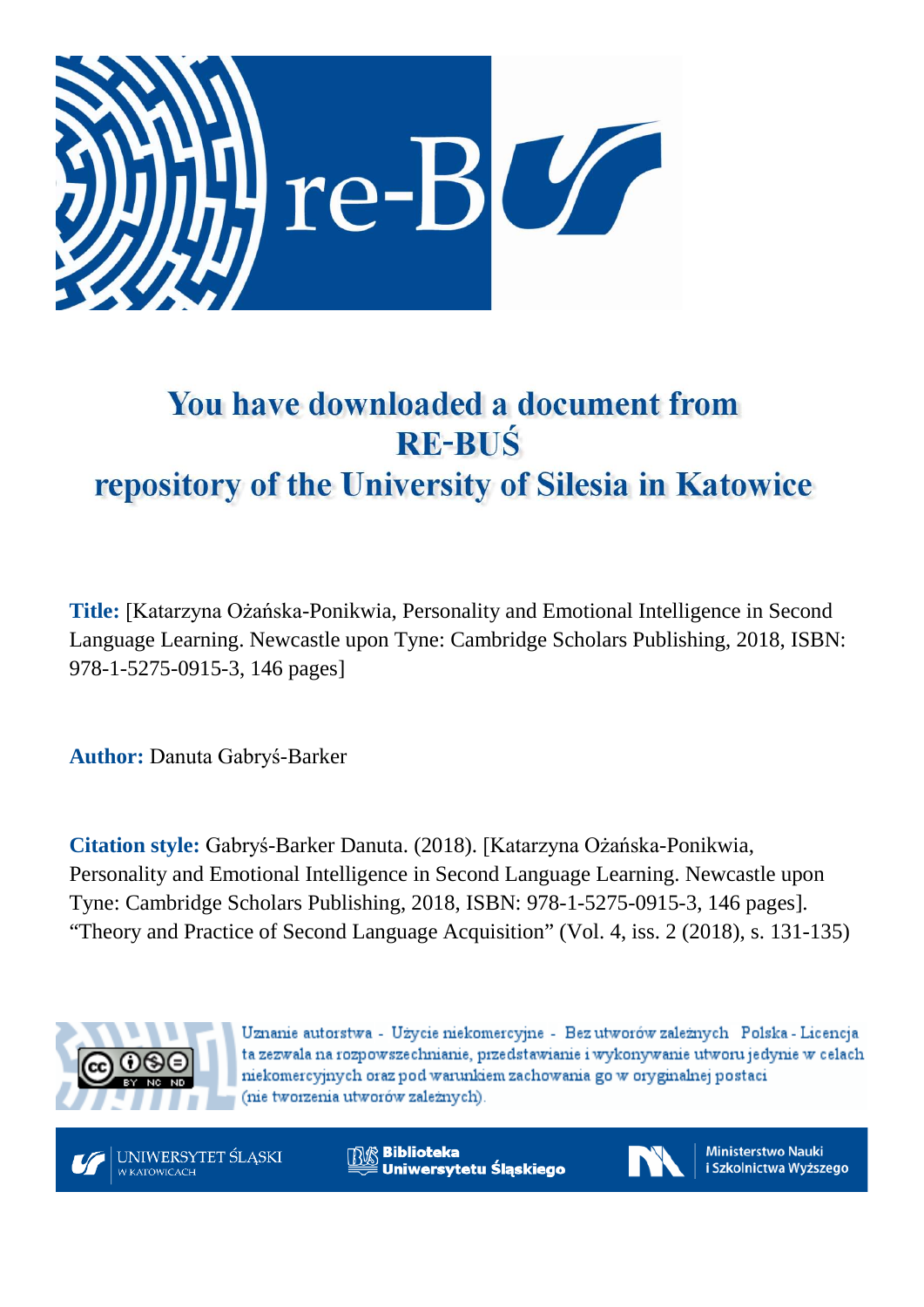Theory and Practice of Second Language Acquisition vol. 4 (2), 2018, pp. 131–135



## **Katarzyna Ożańska-Ponikwia,** *Personality and Emotional Intelligence in Second Language Learning***. Newcastle upon Tyne: Cambridge Scholars Publishing, 2018, ISBN: 978-1-5275-0915-3, 146 pages**

The monographic volume authored by Katarzyna Ożańska-Ponikwia and entitled *Personality and Emotional Intelligence in Second Language Learning*  consists of two parts, a theoretical and an empirical one, each of which fulfils the aims set by the author. According to Ożańska-Ponikwia, the book has two objectives: to give an overview of second language acquisition (SLA) studies focusing on personality traits and emotional intelligence and to present the results of an empirical study measuring the influence of personality traits and emotional intelligence on learning a second language in the context of formal instruction.

The monograph consists of six chapters covering 121 pages of text, a bibliography of over two hundred entries and, additionally, it contains two indexes: a three-page *Author Index* including the author sources quoted in the publication and a *Subject Index* listing the main constructs discussed and studied empirically in the project presented. However, what might be considered missing are appendices, which could for example contain the questionnaires used as instruments of data collection in the present study. The book opens with Chapter 1—The Concept of Personality, followed by Chapter 2—Personality in the Context of Second Language Learning and Use, Chapter 3—Methodology, Chapter 4—Quantitative Data Analysis, Chapter 5—Open Question Data Analysis and is completed with Chapter 6 Discussion and Conclusions.

Chapter 1—The Concept of Personality (pp. 1–13) offers a comprehensive review of approaches to personality and emotional intelligence, firstly by defining these terms. The construct of personality is discussed here from a diachronic perspective. Comments are made on the earliest approaches and models of personality, for example, Eysenck's model of "Big Three" (1947) and a more contemporary treatment of personality structures in the "Big Five" models of Costa and McCrae, with their most recent developments (1985–1992). Here the discussion focuses on the individual components of the higher-order personal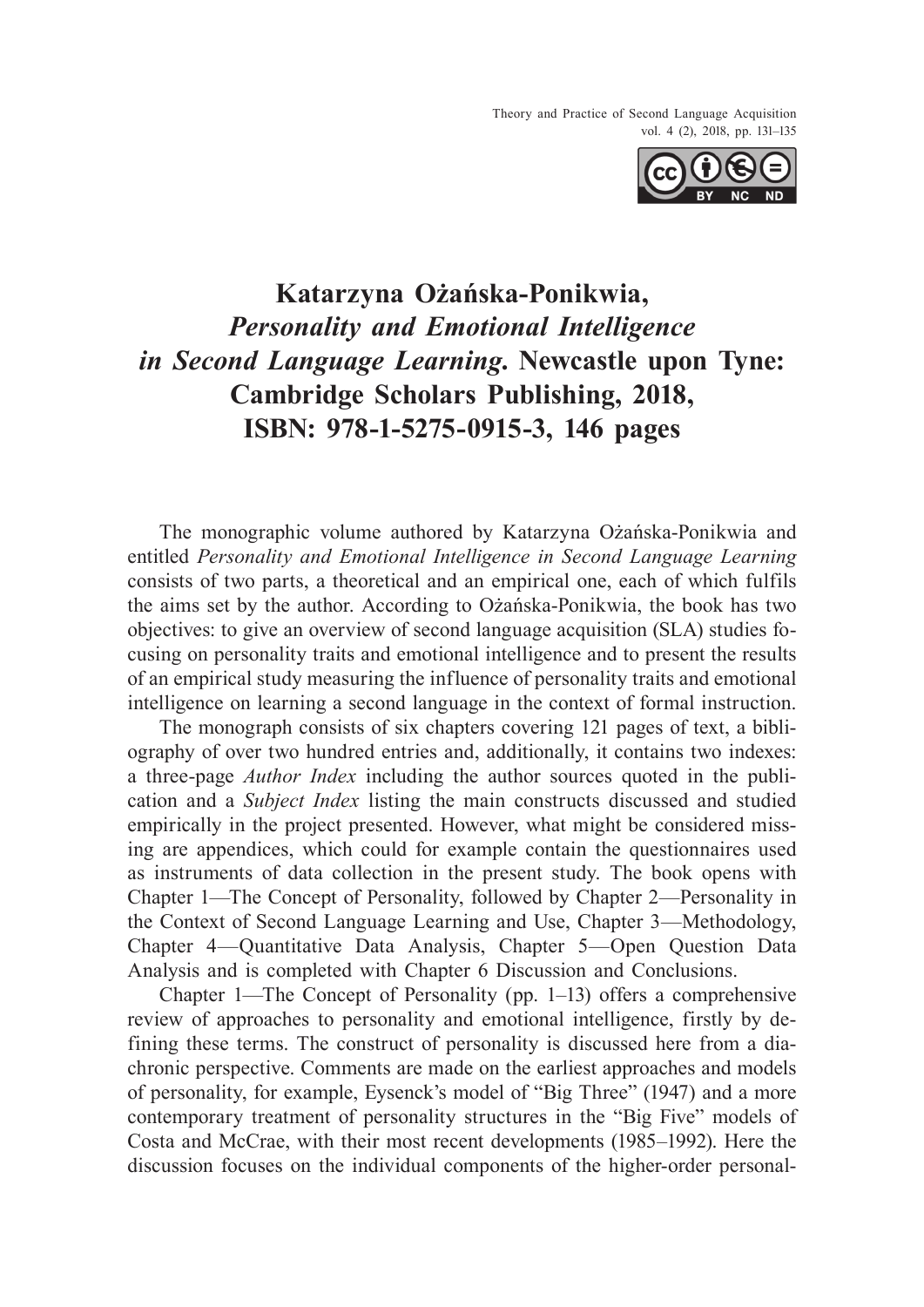ity traits of Costa and McCrae, that is, Extraversion, Openness to Experience, Agreeableness, Conscientiousness, and Neuroticism. These are illustrated with an in-depth description of the NEO-FFI Inventory of Costa and McCrae (1992). Next, the lower-order personality traits of emotional intelligence (EI) are commented on with reference to the most comprehensive presentation of the concept of Trait Emotional Intelligence by Petrides and Furnham (2001). It is illustrated with a data collection instrument, the Trait Emotional Intelligence Questionnaire (TEIQue, Petrides & Furnham 2001) measuring the EI of informants. Again something is missing here; I think it might have been interesting if the author had traced back emotional intelligence as a personality trait not only to Howard Gardner, in his theory of multiple intelligences, but also more comprehensively to Daniel Goleman, the classic exponent of EI theory. Also here, the author introduces the reader to the research instruments mentioned above, which were used as the main data collection tools in her study—(Chapter 4–6).

The theoretical considerations of Chapter 1 are illustrated with examples of studies in second language learning. Chapter 2—Personality in the Context of Second Language Learning and Use (pp. 15–42) offers a fairly comprehensive overview of both older and more recent research in the area and so it can serve as a point of reference for those interested in this area of research, especially since it covers a whole range of language learning contexts (formal instruction, immersion of immigrant language learners and users, study abroad). After a general introduction to the relation between personality and learning, the author presents studies focusing on each personality trait of the higher-order, in the context of SLA, as well as a lower-order trait of personality, emotional intelligence in immersion (immigration) and study abroad environments. Here the reader will find references to such distinguished scholars as Susan Gass, Zolan Dörnyei, Peter MacIntyre, Aneta Pavlenko, and importantly Jean-Marc Dewaele, whose contribution to this area of research (especially in relation to emotions) needs no further acknowledgement. The author also refers to the contribution of some, but perhaps too few, Polish scholars investigating the issues of personality in SLA (Adrianna Biedroń, Ewa Piechurska-Kuciel, Joanna Bielska).

Charter 3—Methodology (pp. 43–52) presents the research questions and hypotheses as well as the design of the empirical project, its participants and data collection instruments. The author poses seven questions and formulates seven hypotheses all related to correlations between individual personality traits of higher-order (e.g., Extraversion, Openness to Experience) and emotional intelligence, and written and oral scores on the examination, grades in grammar, writing and integrated skills, also self-reported preferences in skills, L2 acquisition and self-perceived L2 proficiency. The sample selection of 140 participants in the study was chosen from an English department of a tertiary education institution. The group consisted of students from the first and second years of B.A. studies, a fairly homogenous group in terms of their learning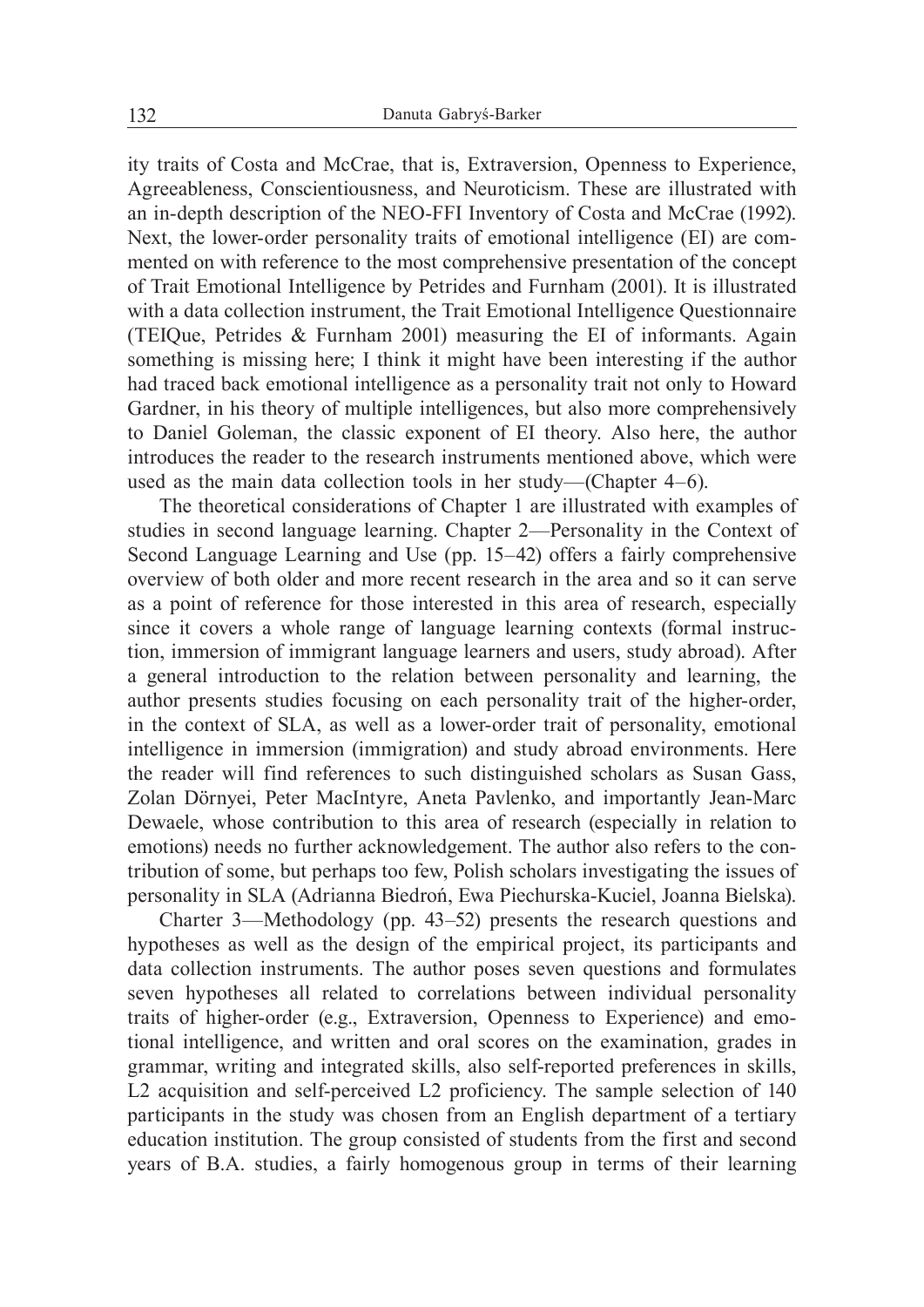histories and language competence level. The research instruments employed for data collection were a questionnaire focusing on the personal background of the subjects, their self-perceptions of learning preferences and difficulties, their grades, a personality trait test (NEO-FFL) and the TEIQue of emotional intelligence (described earlier in Chapter two). The author also adds a reliability analysis for each of the instruments to demonstrate that they are indeed appropriate and thus can be used in the study.

The following chapters, four and five, constitute the empirical part of the book. In Chapter 4—Quantitative Data Analysis (pp. 53–80), the author focuses solely on the presentation and analysis of the data analysed by means of statistical instruments (correlations, multiple stepwise regression and t-test). For readers not familiar with statistical measures, this may be a bit of a mine-field, as the author does not offer an explanation of how these statistics are applied and assumes a general knowledge of these, in fact, pretty basic statistical measures. At the same time, this knowledge is not absolutely essential to understanding the findings as they are commented upon by the author. In the concluding part of the analysis, the author states that "the relationship between personality traits and SLA is quite complex and nuanced" (p. 79). At the same time, certain correlations appear as stable, among them a general belief that Extraversion will be conducive to the development of speaking and Conscientiousness to grammatical accuracy, and were confirmed by these statistical data. Also, as is widely believed, Emotional intelligence appeared to have a significant influence on speaking abilities and pronunciation scores. The chapter offers many new and interesting findings as well as confirms generally held beliefs concerning foreign language learning and personality traits.

Chapter 5—Open Question Data Analysis (pp. 81–109) constitutes the qualitative part of the study. First, it looks at the subjects' responses to the question: "What, from your point of view, is the most difficult thing in foreign language learning? Explain why." The top aspects enumerated are: vocabulary, lack of fluency, being afraid of making mistakes and stress, among many others. Each of them is illustrated with a short narrative comment by the subjects to explain their choice of a particular difficulty. Secondly, the author analyses the data from personality and emotional intelligence tests and compares them with the questionnaire results in relation to high-order and low-order personality traits. In the concluding section of these analyses, the author points to a certain uniformity of all the informants in rating speaking as the most difficult aspect of FL learning. However, she observes that different types of difficulties are pointed out and these are related to individual personality traits (profiles) of the subjects.

The closing Chapter 6—Discussion and Conclusions (pp.111–121) sums up the purpose of this study and juxtaposes it with previous research, emphasising both continuity and novelty of the project. It focuses on giving answers to the research questions and confirmation/partial confirmation of the hypoth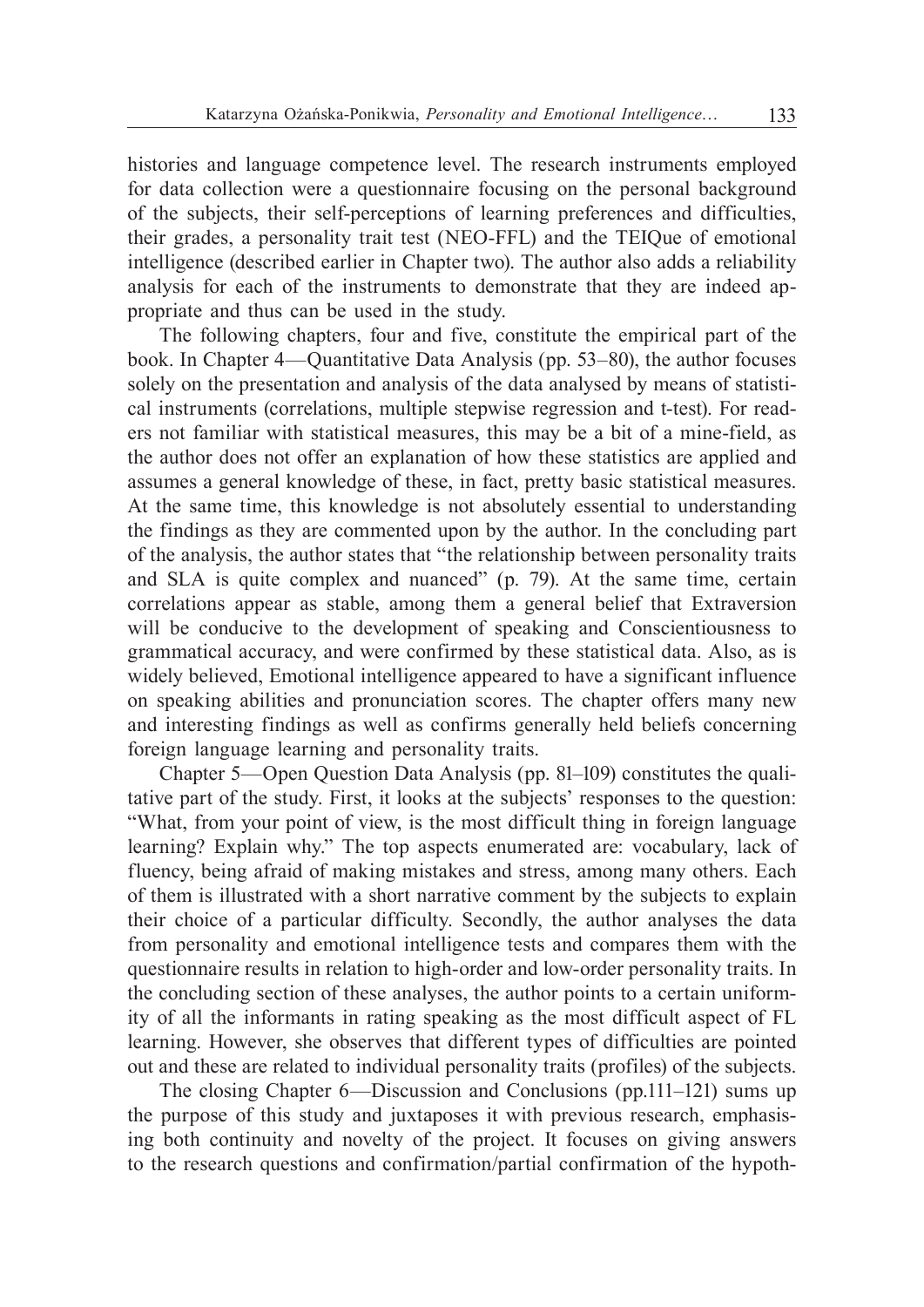eses formulated. At the same time, the author recommends that more research should be done to further isolate the complexity of the role personality (itself a complex construct) plays in second/foreign language learning. I believe that some didactic implications for teachers of foreign languages, not included here, should have been proposed.

Having presented briefly the content of individual chapters, I would like to point out the strengths of this publication as well as some areas of weaknesses. First of all, as to the formal aspects of the book, it is written in correct academic English, it is well-structured and reader-friendly. Each chapter starts with an introduction briefly presenting the contents and concludes with a short summary of the content. As to the content, I applaud the choice of topic and the extent to which the author has managed to present the most up-to-date research on personality as a psychological construct (both its theoretical underpinnings and models) and especially emotional intelligence as a significant trait in the affective functioning of a person, at the same time locating it all in the context of second/foreign language learning and use. The sources used and the discussion provided present the issues in a very clear and concise manner. Perhaps for the psychologist reader, the text might be considered a bit summary, however, for a second language researcher there is no need for a more elaborate discussion of the psychological constructs of personality and emotional intelligence. The author thereafter makes her own choices as to adopting certain theoretical models and consequently (and consistently) using the research instruments required by them.

Despite the fact that personality (and especially affectivity) has long been known to be of primary importance, not much research has been systematically carried out on it so far. In other words, despite some general (folk) beliefs as to how personality traits affect learning and performance in a foreign language, researchers have come up only with sample studies that cannot substantially confirm or at least only partly confirm the above belief. The author of this publication poses research questions that could perhaps be answered intuitively. For example, the role of extraversion in language achievement has always been considered facilitative in the development of speaking skills, whereas introversion has always been seen as more conducive to grammar accuracy and learning preferences in this area. Of course, the research questions posed by the author are much more intricate and demonstrate the author's understanding of the theoretical underpinnings of the problems investigated. Following the most recent personality models and understandings of the construct of emotional intelligence, Ożańska-Ponikwia looks at personality as a complex construct of intertwined traits, interacting with each other. Thanks to meticulous statistical analysis, the author was able to point out the correlations between the individual traits and their effects on different areas of language development in the learning process (speaking, grammar, integrated skills, etc.). The mixed methods